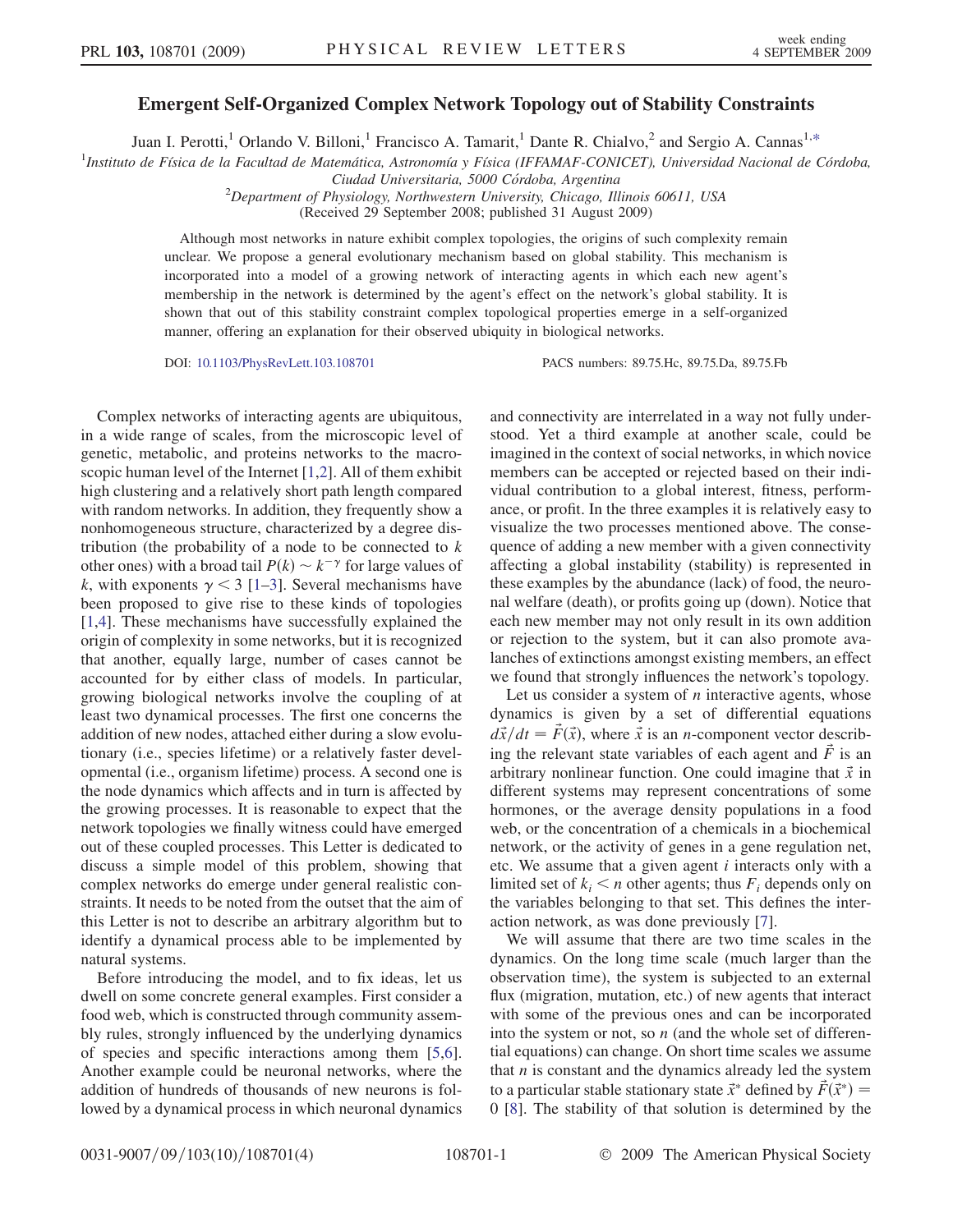eigenvalue with the maximum real part of the Jacobian matrix  $a_{i,j} \equiv \left(\frac{\partial F_i}{\partial x_j}\right)_{x^*}$ . Therefore, a new agent will be incorporated into the network if its inclusion results in a new stable fixed point, that is, if the values of the interaction matrix  $a_{i,j}$  are such that the eigenvalue with maximum real part  $\lambda$  of the enlarged Jacobian matrix is negative ( $\lambda < 0$ ). Assuming that isolated agents will reach stable states by themselves after a certain characteristic relaxation time, the diagonal elements of the matrix  $a_{i,i}$  are negative and given unity value to further simplify the treatment [[7](#page-3-7)]. The interaction values (i.e., the nondiagonal matrix elements  $a_{i,j}$ ) will take random values (both positive and negative) taken from some statistical distribution. In this way we have an unbounded ensemble of systems [\[7\]](#page-3-7) characterized by a ''growing through stability'' history. Randomness would be self-generated through the addition of new agents processes. Each specific set of matrix elements after addition defines a particular dynamical system, and the subsequent analysis for time scales between successive migrations is purely deterministic.

These ideas are implemented in a numerical model as follows: At every step the network can either grow or shrink. In each step an attempt is made to add a new node to the existing network, starting from a single agent  $(n = 1)$ . Based on the stability criteria discussed, the attempt can be successful or not. If successful, the agent is accepted, so the existing  $n \times n$  matrix grows its size by one column and one row. Otherwise the novate agent will have a probability to be deleted together with some other nodes as further explained below. More specifically, suppose that we have an already created network with  $n$  nodes, such that the  $n \times n$  associated interaction matrix  $a_{i,j}$  is stable. Then, for the attachment of the  $n + 1$ th node we first choose its degree  $k_{n+1}$  randomly between 1 and *n* with equal probability. Then the new agent interaction with the existing network member  $i$  is chosen such that nondiagonal matrix elements  $(a_{i,n+1}, a_{n+1,i})$   $(i = 1, \ldots, n)$  are zero with probability  $1 - k_{n+1}/n$  and different from zero with probability  $k_{n+1}/n$ ; to each nonzero matrix element we assign a different real random value uniformly distributed in  $[-b, b]$ . b determines the interaction range variability, and it is one of the two parameters of the model. Then, we calculate numerically  $\lambda$  for the resulting  $(n + 1) \times (n + 1)$  matrix. If  $\lambda$  < 0, the new node is accepted. If  $\lambda$  > 0, it means that the introduction of the new node destabilized the entire system and we will impose that either the new agent is eliminated or it remains but produces the extinction of a certain number of previous existing agents. In order to further simplify the numerical treatment, we will allow up to  $q \leq k_{n+1}$  extinctions, taken from the set of  $k_{n+1}$ nodes connected to the new one [\[9](#page-3-9)];  $q$  is the other parameter of the model. To choose which nodes are to be eliminated, we first select one with equal probability in the set of  $k_{n+1}$  and remove it. If the resulting  $n \times n$  matrix is stable, we start a new trial; otherwise, another node among the

remaining  $k_{n+1} - 1$  is chosen and removed, repeating the previous procedure. If after  $q$  removals the matrix remains unstable, the new node is removed, we return to the original  $n \times n$  matrix, and we start a new trial [[10](#page-3-10)].

First we calculated the average connectivity  $C(n)$ , defined as the fraction of nondiagonal matrix elements different from zero, averaged over different runs. We found that  $C(n) \sim n^{-(1+\epsilon)}$  (see supplementary information [[11\]](#page-3-11)) for large values of *n*, where the exponent  $\epsilon$  depends on *b* and *q*, taking values  $0 < \epsilon < 1$ . Such behavior is characteristic of food webs [[12](#page-3-12)], and it has been interpreted in terms of selforganized criticality concepts [\[13\]](#page-3-13); the present results suggest that this is a general behavior in stability-driven selforganized systems.

Next we calculated the degree distribution  $P(k)$  of the network with  $n = n_{\text{max}}$  for different values of b and q. The typical behavior of  $P(k)$  is illustrated in Fig. [1](#page-1-0) for  $b = 2$ ,  $q = 3$ , and different values of  $n_{\text{max}}$ . We see the emergence of a fat tail  $P(k) \sim k^{-\gamma}$  for large values of *n*, with an exponent  $\gamma$ , independently of the network size (this figure also shows that the drop in the tail of the distribution is a finite size effect). Notice that this relatively small range of the broad tail is what more often is seen in real networks. The qualitative behavior of  $P(k)$  for other values of b and q is the same (see supplementary information [[11](#page-3-11)]). The inset of Fig. [1](#page-1-0) shows the value of the exponent  $\gamma$  as a function of b for different values of q. We see that  $\gamma$ presents a minimum around  $b = 2$  for all values of q; as q increases the exponent decreases, and for large enough values of q we obtain a nontrivial value of  $\gamma$  < 3 for a broad range of values of b.

To exclude the possibility that the observed network topology is trivially associated with a hidden preferential attachment process, we computed the attachment probability  $\Pi(k)$ , defined as the probability that a new node connects with an already existing node with degree k.

<span id="page-1-0"></span>

FIG. 1 (color online). Degree distribution  $P(k)$  for  $b = 2$ ,  $q =$ 3, and different values of  $n_{\text{max}}$ ; the dashed lines correspond to a power law  $P(k) \sim k^{-\gamma}$  with  $\gamma \approx 2.4$ . The inset shows  $\gamma$  as a function of  $b$  for different values of  $q$ .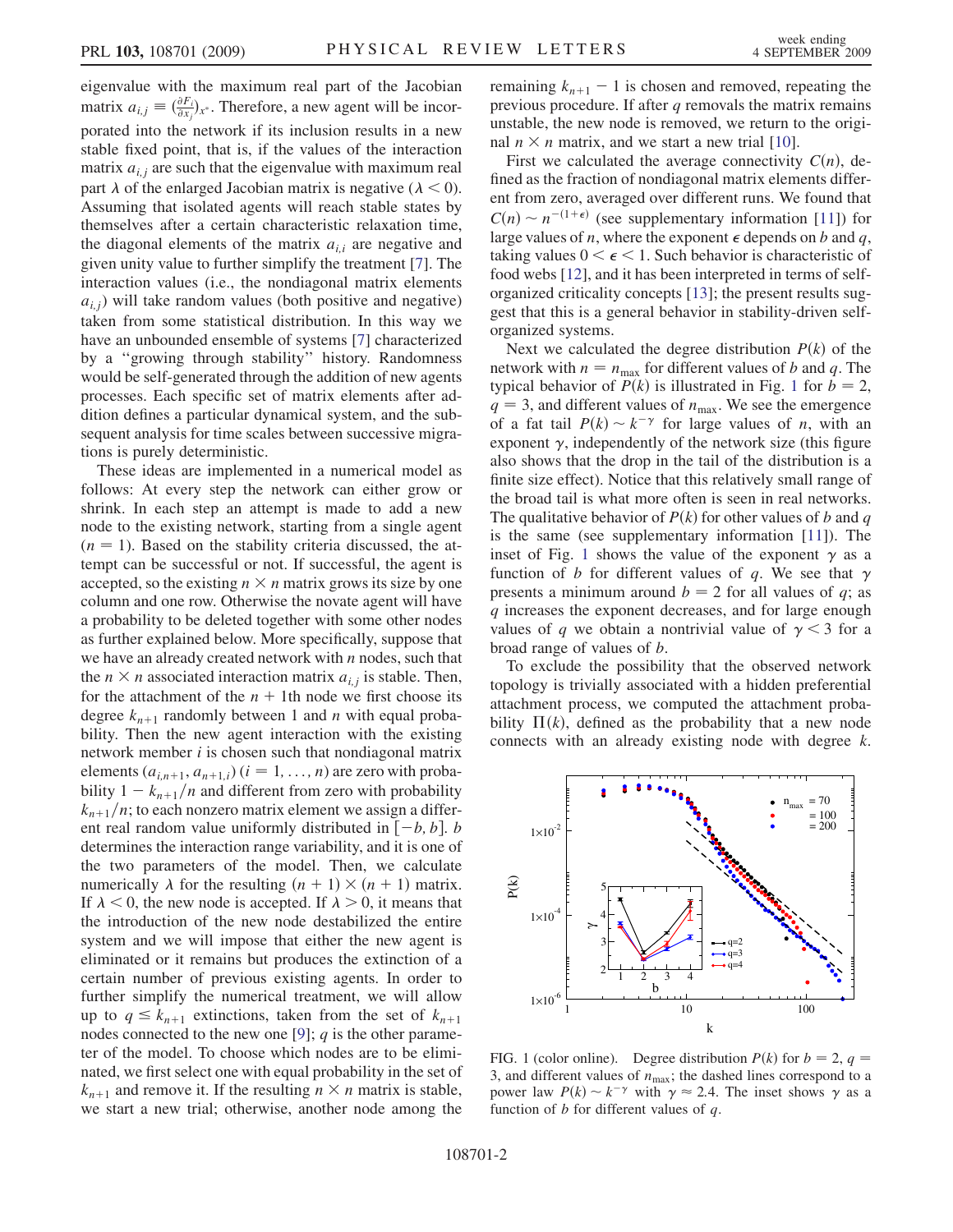Assuming that the average degree  $\langle k_i \rangle \ll n$ , the attachment probability can be expressed as  $\Pi(k) = \sum_{i}^{n_k} \Pi_i$ , where  $\Pi_i$ is the probability that the new node connects to the already existing node i,  $n_k \approx nP(k)$  is the number of nodes with degree k, and the sum runs over all sites i with degree  $k_i$  = k. If stability selection would favor some kind of preferential attachment mechanism (i.e., if new nodes are attached with larger probability to nodes highly connected), we should expect  $\Pi_i = k_i / \sum_{j=1}^n k_j \approx \frac{k_i}{n(n-1)C(n)}$  and therefore

$$
\Pi(k) \approx \frac{P(k)k}{(n-1)C(n)}.\tag{1}
$$

<span id="page-2-1"></span>In Fig. [2](#page-2-0) the relative attachment probability  $\Pi(k)/P(k)$ in the present model for a fixed network size  $n$  and different values of b is compared with the corresponding results for a network of the same size obtained with the Barabási-Albert (BA) [[1\]](#page-3-1) algorithm with connectivity  $C(n)$ . This quantity shows the expected behavior  $\Pi(k)/P(k) \sim k$  for large values of  $k$ , consistently with Eq.  $(1)$ . In the present model  $\Pi(k)/P(k)$  remains almost constant for a wide range of values of k [including a range of values for which the power law behavior of  $P(k)$  has already established] but displays an increasing trend consistent with Eq. ([1\)](#page-2-1) for large values of k. In other words, in the present model at variance with the BA model, as the network grows, the assembly mechanisms selected by stability show a crossover between two regimes: one dominated by preferential attachment and the other not.

Considering that biological systems are probably never in a completely stable situation, we relaxed the condition of stability  $\lambda$  < 0 and look at networks growing by allowing  $\lambda$  to take small positive values so that the characteristic time to leave an unstable fixed point  $\tau = \lambda^{-1} \gg 1$ . By accepting nodes as long as  $\lambda < \Delta$ , the calculation of  $P(k)$ for different values of  $\Delta$  (positive and negative) showed

<span id="page-2-0"></span>

FIG. 2 (color online). Relative attachment probability  $\Pi(k)/P(k)$  for different values of  $n_{\text{max}}$ , compared with the corresponding results for a BA network of the same size. The dashed line corresponds to a linear behavior  $\Pi(k)/P(k) \sim k$ .

similar qualitative behavior, with small variations of the  $\gamma$ exponent (see supplementary information [\[11](#page-3-11)]).

Next we calculated the average path length L between two nodes and the average cluster coefficient Cc for the networks obtained by the present algorithm as a function of the network size  $n. L$  is defined as the minimum number of links needed to connect any pair of nodes in the network, and Cc is defined as the fraction of connections between topological neighbors of any site [\[1](#page-3-1)]. In Fig. [3](#page-2-2) we show the typical behavior of  $L(n)$  and  $Cc(n)$ . We see that  $Cc(n)$  $n^{-0.75}$  and  $L(n) \sim A \ln n + C$ . Such scaling behavior is the same one observed in the BA model [\[1\]](#page-3-1).

As shown in Fig. [3](#page-2-2) larger networks becomes less clustered and have a longer minimum path on the average. L and Cc are inversely related, as can be seen in the single run plotted in Fig. [3\(b\).](#page-2-3) The data correspond to values computed every 50 trials, whether or not the attempt to add a node was successful or not at that trial. In a sense, this is how a natural network would look to an observer if one could take snapshots in time. Clearly both quantities fluctuate in opposite directions, as further shown in the inset,

<span id="page-2-2"></span>

<span id="page-2-3"></span>FIG. 3 (color online). (a) Networks' average clustering coefficient  $Cc(n)$  and  $L(n)$  for  $b = 2$  and different values of q as functions of network size. The dashed line is a guide to the eye corresponding to  $Cc(n) \sim n^{-0.75}$ . The inset shows the same data plotted against each other. (b)  $Cc(n)$  and  $L(n)$  as functions of network size computed from a single network realization. Data are samples taken every 50 trials, regardless of the resulting stability. Notice how fluctuations increase as the network grows. The inset shows the same data plotted against each other (filled circles), in addition to the data computed from a random network with equal size and density of connections (open circles).